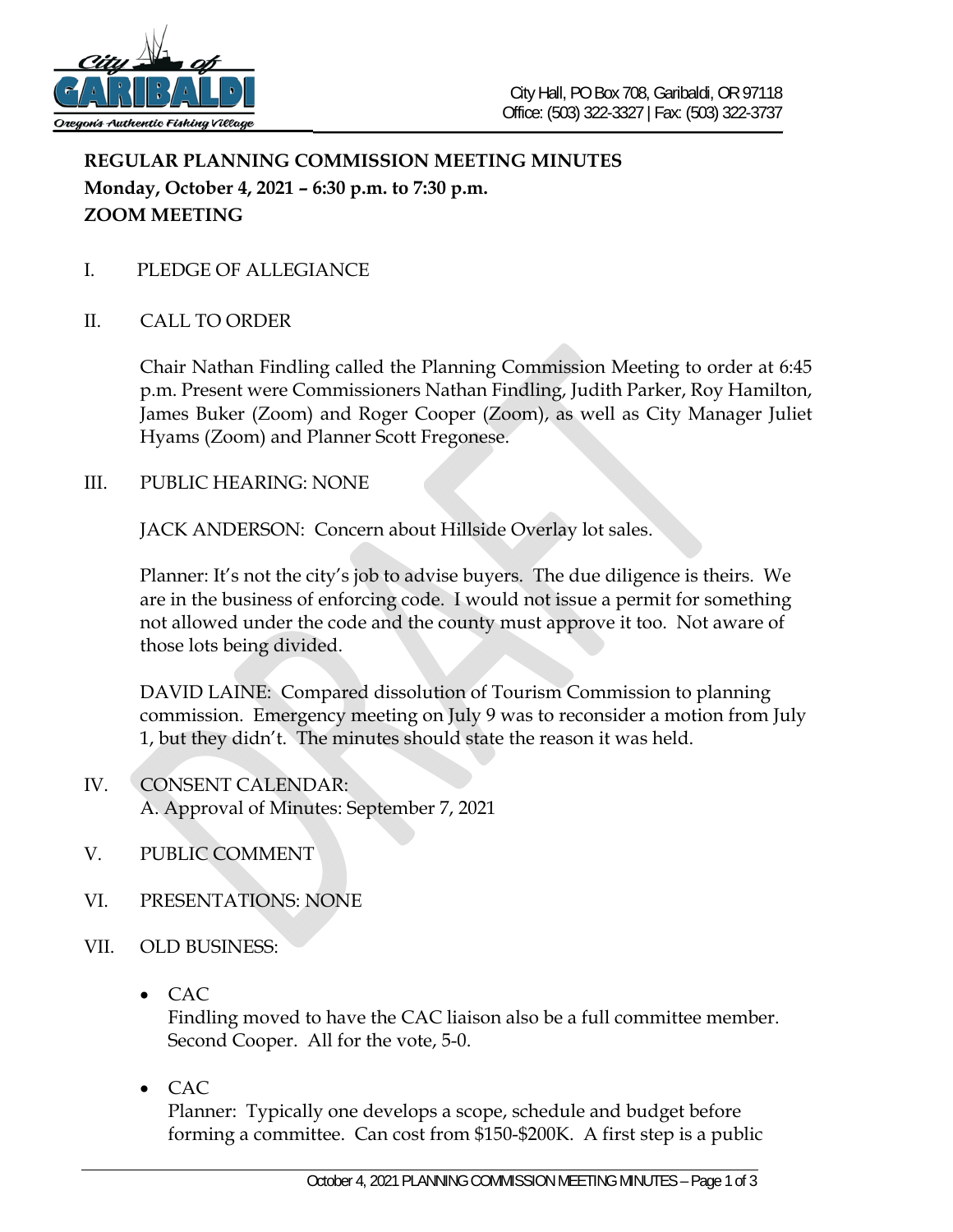

involvement plan and CAC and a TAC (staff, public works, planner). Usually its outlined in a scope of work; sending a sample. Consider the necessity and purpose of the committee. Typically they guide the rewrite; they don't create the update. You don't usually need a resolution; form the committee as part of the public involvement plan. Staff typically defines the scope.

- CU-2021-02 (Presumed STR) We've backed this up twice now. Where are we on the 120-day clock with this? What day will we be on the 120-day clock when we conduct the CU hearing? Planner: We're ok with the clock.
- Trost status: The planner's answer in the minutes makes no sense because those pieces of land are already being sold on websites.

- As above, those lots aren't buildable.

- Build Back Better Challenge grant status - Staff are figuring out if it could pay to underground the utilities and complete some partner agencies' projects.
	- Planner: The Salmonberry Trail got a grant for a feasibility study of the stretch between Barview to Garibaldi. Rockaway got \$1.65M to build about 1.5 miles of trail.
- Website status
	- SSL: Visit Garibaldi is not secure.
	- Discussion
- The Oregon Main St. Associate Level application costs nothing: Apply?
- ODOT Meeting Update

They came to the last council meeting and will return next month. The powerpoint was not available ahead of time; they will attend in person in October and issue much of the same information.

- Garibaldi Retail and Property
- Update from Cooper Trying to target owners who would like to participate in a retail property association to revitalize those businesses.
- Signage update with the county No update; it is pending the US 101 redesign. Visit Tillamook Coast will hire a designer for each town. Planner: Recommend taking advantage of it. You